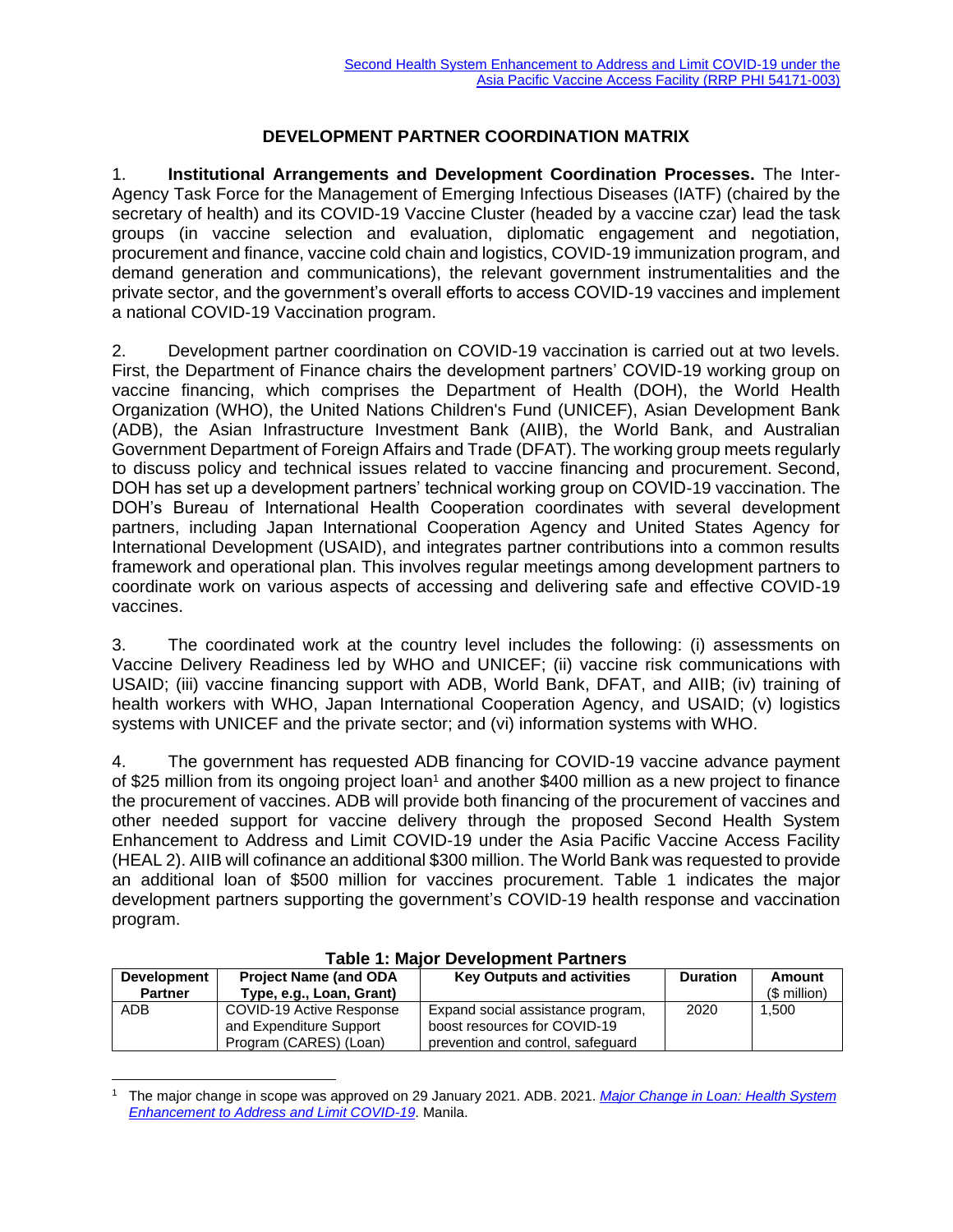| <b>Development</b><br><b>Partner</b> | <b>Project Name (and ODA</b><br>Type, e.g., Loan, Grant)                                                                                                                                                                     | <b>Key Outputs and activities</b>                                                                                                                                                                                                                                                                                                                                      | <b>Duration</b>                | <b>Amount</b><br>(\$ million)         |
|--------------------------------------|------------------------------------------------------------------------------------------------------------------------------------------------------------------------------------------------------------------------------|------------------------------------------------------------------------------------------------------------------------------------------------------------------------------------------------------------------------------------------------------------------------------------------------------------------------------------------------------------------------|--------------------------------|---------------------------------------|
|                                      |                                                                                                                                                                                                                              | workers and productive sectors from<br>economic downturn                                                                                                                                                                                                                                                                                                               |                                |                                       |
|                                      | Health System Enhancement<br>to Address and Limit COVID-<br>19 (Loan)                                                                                                                                                        | (i) disease surveillance and<br>diagnostic capacity upgraded; (ii)<br>infection prevention and control<br>measures expanded; (iii) treatment<br>capacity for COVID-19 scaled-up.                                                                                                                                                                                       | $2020 -$<br>2023               | 125.0                                 |
|                                      | <b>COVID-19 Emergency</b><br>Response (Grant)                                                                                                                                                                                | (i) pandemic sub-national reference<br>laboratory established at the Jose B.<br>Lingad Memorial Regional Hospital;<br>and (ii) modern laboratory<br>equipment and emergency medical<br>supplies provided.                                                                                                                                                              | 2020                           | 3.0                                   |
|                                      | Implementing a Rapid<br><b>Emergency Supplies</b><br>Provision Assistance to<br>Design a Sustainable<br>Solution for COVID-19 Impact<br>Aras in the National Capital<br>Region, through Public<br>Private Collaboration (TA) | (i) rapid emergency supplies<br>provision mechanism established;<br>(ii) public-philanthropic-partnerships'<br>platform established; (iii) essential<br>food supplies provided to COVID-19<br>Impact Households; and (iv)<br>proposal for a fund for COVID-19.                                                                                                         | $2020 -$<br>2021               | 5.0                                   |
|                                      | Second Health System<br>Enhancement to Address and<br>Limit COVID-19 under the<br>Asia-Pacific Vaccine Access<br>Facility (HEAL 2) (Loan)                                                                                    | Rapid Response Component (RRC)<br>to procure vaccines and other<br>needed support for vaccine delivery                                                                                                                                                                                                                                                                 | Proposed<br>$(2021 -$<br>2023) | 400.0                                 |
| AIIB                                 | HEAL 2 (Loan cofinancing<br>with ADB)                                                                                                                                                                                        | Vaccine financing support                                                                                                                                                                                                                                                                                                                                              | Proposed<br>$(2021 -$<br>2023) | 300.0                                 |
| <b>DFAT</b>                          | <b>TBD</b>                                                                                                                                                                                                                   | Vaccine financing support                                                                                                                                                                                                                                                                                                                                              | <b>TBD</b>                     | <b>TBD</b>                            |
| <b>JICA</b>                          | Support through co-<br>organizing the Asia Pacific<br>Action Alliance on Human<br>Resources for Health (AAAH)<br>webinars                                                                                                    | Training for health workers                                                                                                                                                                                                                                                                                                                                            | <b>Not</b><br>applicable       | <b>Not</b><br>applicable              |
| <b>UNICEF</b>                        | Part of UNICEF technical<br>assistance as stated in its<br>Country Program Document                                                                                                                                          | Support strengthening of logistics<br>systems                                                                                                                                                                                                                                                                                                                          | $2019 -$<br>2023               | <b>No</b><br>available<br>information |
| <b>USAID</b>                         | Support provided through the<br>ReachHealth project funded<br>by a USAID grant                                                                                                                                               | Strengthen Risk communication<br>including communication skills of<br>health workers                                                                                                                                                                                                                                                                                   | $2018 -$<br>2022               | No<br>available<br>information        |
| World Bank                           | Philippines COVID-19<br><b>Emergency Response Project</b><br>(Loan)                                                                                                                                                          | Strengthen emergency COVID-19<br>health care response; Strengthening<br>laboratory capacity at the national<br>and sub-national level to support<br><b>Emerging Infectious Diseases</b><br>(EIDs) Prevention, Preparedness,<br>and Response; Implementation<br>Management and Monitoring and<br>Evaluation<br><b>Contingent Emergency Response</b><br>Component (CERC) | $2020 -$<br>2023               | 100.0                                 |
|                                      | Additional financing to<br>Philippines COVID-19<br><b>Emergency Response Project</b><br>(Loan)                                                                                                                               | Vaccine Financing                                                                                                                                                                                                                                                                                                                                                      |                                | 500.0                                 |
| <b>WHO</b>                           | Part of WHO country<br>cooperation strategy's<br>technical assistance support                                                                                                                                                | Vaccine Management Information<br>system;                                                                                                                                                                                                                                                                                                                              | $2017 -$<br>2022               | <b>No</b><br>available<br>information |